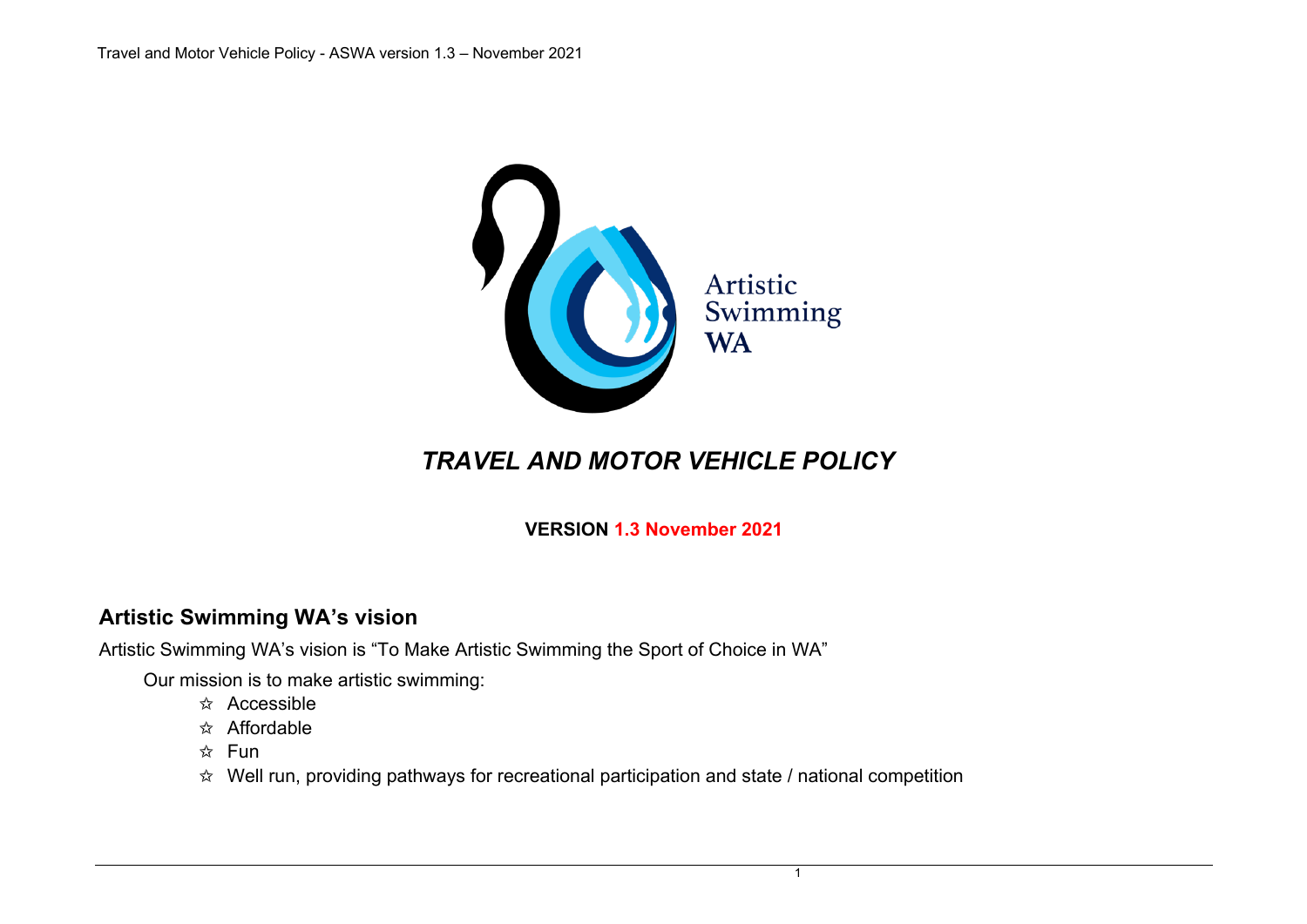# **Policy objective**

#### **1. HEALTH AND SAFETY**

It is recognised by Artistic Swimming WA (ASWA) that workplace road safety is an important occupational health and safety issue. By addressing road safety issues with our employees, contractors and volunteers, ASWA is expecting to make a major impact on their safety.

ASWA employees, contractors and volunteers agree to the following conditions when using an ASWA vehicle:

- Only authorised drivers are permitted to operate ASWA vehicles.
- The authorised driver must take responsibility for both the driver and passenger conduct.
- The authorised driver will only operate an ASWA vehicle that they are licensed to drive.
- The authorised driver must obey all road and safety regulations.
- The authorised driver must ensure appropriate behaviour of passengers.
- The authorised driver is not to operate an ASWA vehicle if under the influence of alcohol or drugs.
- Smoking is prohibited in all ASWA vehicles.
- At any time, if you become aware of any problem that makes the vehicle unsafe, you should stop the vehicle as soon as it is safe to do so and report the problem to the supervisor or President.
- Vehicle shall not be abandoned in the event of a breakdown.
- The authorised driver must not operate a motor vehicle that is unlicensed, unsafe or is uninsured.
- Mobile phones must not be used whilst driving unless secured in a commercially designed holder fixed to the motor vehicle or can be operated by the driver without touching any part of the phone.
- The authorised driver is not to operate an ASWA vehicle if they are fatigued. Signs of fatigue are yawning, blinking more than usual, having trouble keeping your head up, noticing your eyes closing for a moment or going out of focus, or zoning out whilst driving. If fatigued or driving for long distances, it is important that the authorised driver either swap drivers where possible, stop for a break, or stop to have a short sleep.

Failure to comply with these health and safety conditions while driving an ASWA vehicle may result in disciplinary action and/or removal from the register of authorised drivers.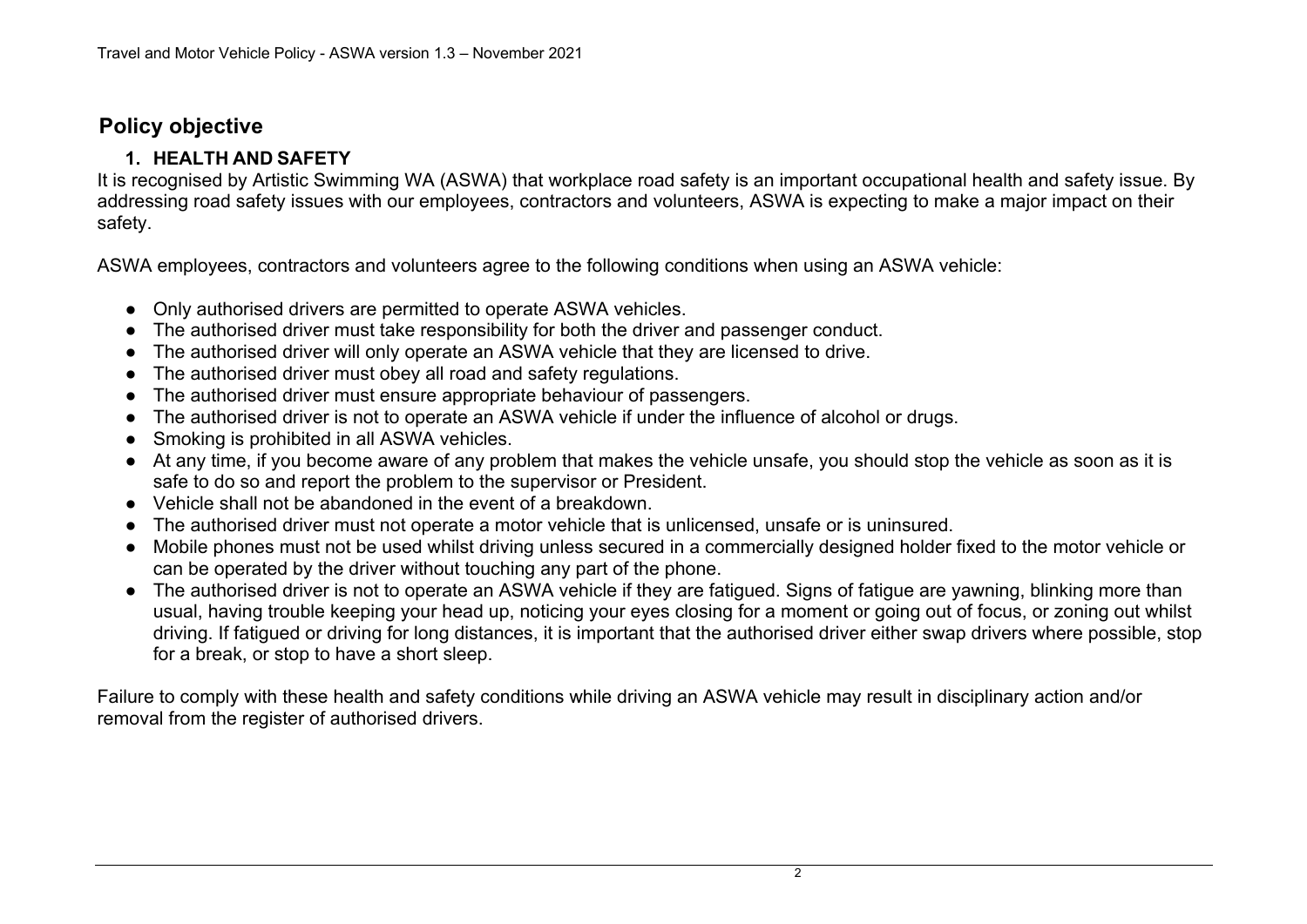Authorised drivers may be required to attend safe driving or advanced driver training programs. These driver-training programs aim to promote a better understanding of safe and unsafe road practices, respecting others on the road and obeying the road rules. Failure to participate in the safe driver-training program will result in the driver's name being removed from the Register of Authorised Drivers.

## **2. PARKING AND TRAFFIC INFRINGEMENTS**

It is the responsibility of the authorised driver to comply with all traffic rules and parking ordinances.

All parking and traffic infringement fines are the responsibility of the authorised driver and will not be paid by ASWA.

Repeated instances of traffic infringements may result in disciplinary action and/or removal from the Register of Authorised Drivers at the discretion of the Board.

## **3. REGIONAL AREA DRIVING**

It is recognised by the Board that workplace road safety is an important occupation health issue, particularly when driving in remote locations. All employees, contractors and volunteers agree to the following conditions when driving in remote locations:

#### **3.1 Travel on commonly used roads (includes sealed and unsealed roads)**

ASWA contractors, volunteers and employees may require travel to perform aspects of their role. Accordingly, the organisation seeks to ensure each person's health and safety during their travel.

The following points are designed to ensure safety and comfort for contractors, volunteers and employees:

- Vehicles used shall best fit the geography for each trip.
- Travelling on commonly used roads (includes sealed and unsealed roads) is recommended.
- Staff travelling to Regional WA shall hire or be issued with a suitable vehicle for long distance regional driving.
- Employees are responsible to ensure their vehicle is equipped with an appropriate range of safety features and equipment such as:

## **3.2 Pre and post travel requirements**

The authorised driver is responsible for the vehicle and passengers. It is the driver's responsibility to conduct vehicle checks prior to commencing any journey. The check shall include:

- $\bullet$  Lights indicators, brake, night driving lights
- Seat position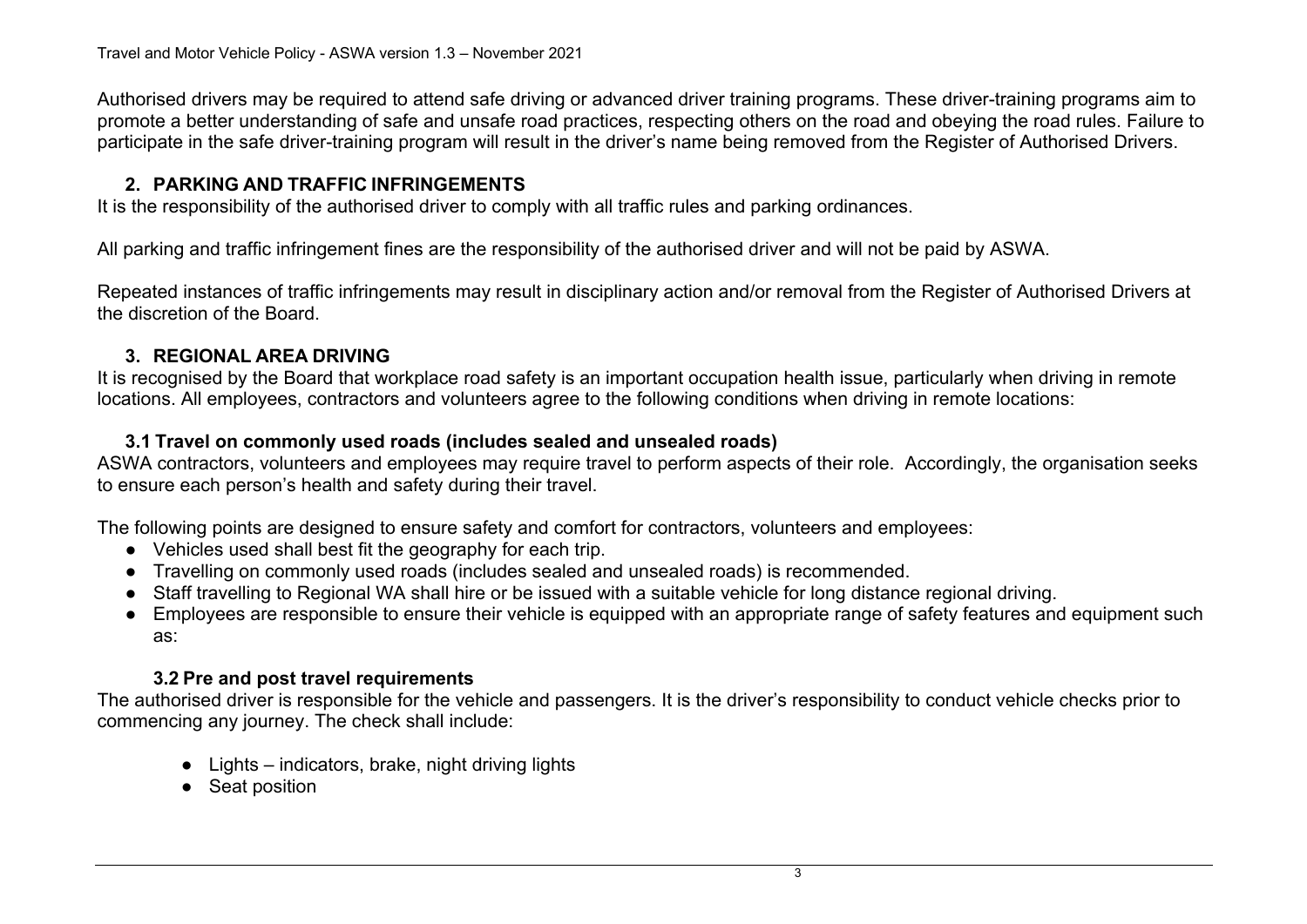- Side and rear mirror position for driver
- Stowage of baggage and equipment
	- $\circ$  Equipment shall not sit at a height higher than  $\frac{3}{4}$  of the rear passenger seat (excluding headrest) height
- Tire pressure and spare
- **Fuel**

Before starting travel each day, the authorised driver must ensure their vehicle is equipped with the following:

- Water for both car and personal use (4L per day)
- Sufficient fuel for the anticipated journey it is recommended that the tank be kept to a minimum of  $\frac{1}{2}$  full
- Suitable lighting it is not recommended that employees drive between dusk and dawn
- Mobile phone with charger
- Travel plan completed and approved

#### **3.3 Travel plan**

A travel plan must be submitted to provide a formal detail of planned vehicle travel in regional areas, both in regard to route and time. The plan is to ensure accountability and safety when travelling. A pre-arranged time shall be in place for each day of regional travel to ensure arrival at destination, and the emergency plan below will be enacted if the no contact has been achieved for 2 hours beyond that time.

Emergency services require an estimated kilometer range from the last contact call made, in order to assist search and rescue recovery protocols to be enacted.

- Completed and submitted to President and Sports Officer before undertaking the travel
- Sports Officer to report the proposed travel in their calendar with reminders on their computer (linked to mobile device)
- If the driver has missed a communication deadline by 2 hours, and the President or Sports Officer cannot contact the driver, the President initiates the process of emergency escalation

Employees, contractors and volunteers who fail to comply with these regional area driving conditions will be subject to disciplinary action and/or removal from the Register of Authorised Drivers.

# **4. DAMAGE TO VEHICLES – INSURANCE EXCESS COSTS**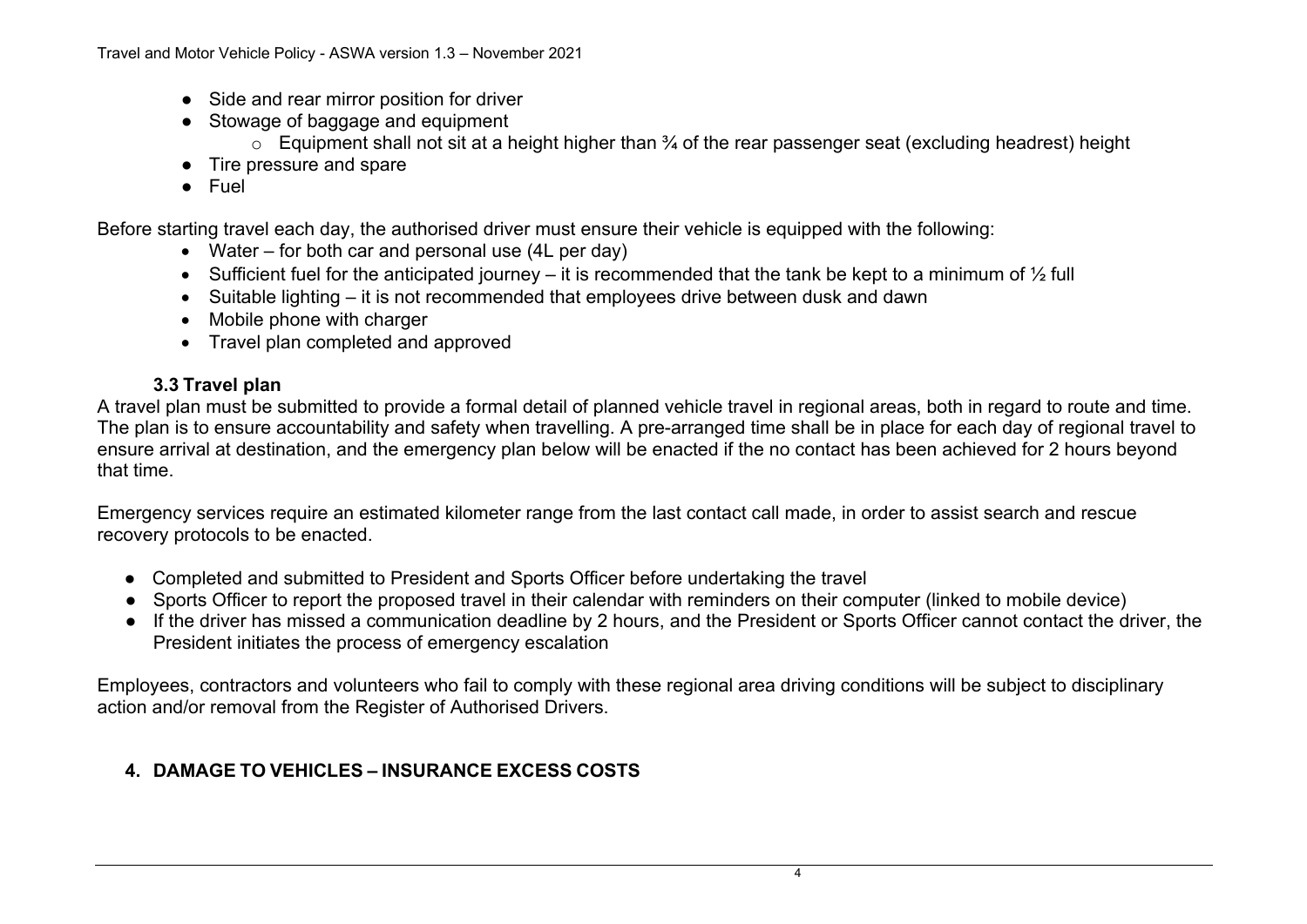The authorised driver of the vehicle will be responsible for insurance excess costs associated with insurance claims on damaged vehicles where that damage was caused by their actions. Under circumstances where the authorised driver was not at fault, no insurance excess costs are payable.

The authorised driver has the right of appeal against excess costs directly to the Board.

# **5. HIRE VEHICLE**

Commitments for ASWA employees, contractors and volunteers may necessitate a vehicle to be hired. The vehicle hired must suit the travel required and the suitability of the motor vehicle license held by the person operating the vehicle. Requirements of vehicle pick up and return is the responsibility of the recorded driver or drivers on the hire car agreement. The process of vehicle hire and driver requirements to follow is:

- Vehicle to be hired through a reputable car hire business. At least two quotes to be obtained from separate companies to ensure a competitive price has been offered.
- Hire car insurance is required.
- Driver is responsible for the vehicle and the passengers.
- Driver shall inspect the vehicle in the presence of the sales assistant.
- If this is not possible, photos shall be taken and emailed to the Manager recording all defects.
- Driver shall follow all requirements of the vehicle hire for driving the vehicle.
- Driver shall inquire about breakdown or accident assistance from the sales assistant.

# **6. REPORTING ACCIDENTS**

Under no circumstance must liability for an accident be admitted.

If damage to an ASWA vehicle occurs, immediately contact the President or Sports Officer.

If you have an accident, please follow this procedure:

- Obtain the other driver's name, address, telephone number, driver's license number, insurance company and car license number
- Try to get witnesses' names, addresses and contact telephone numbers
- *Do not* admit the accident was your fault
- Notify either the President or Sports Officer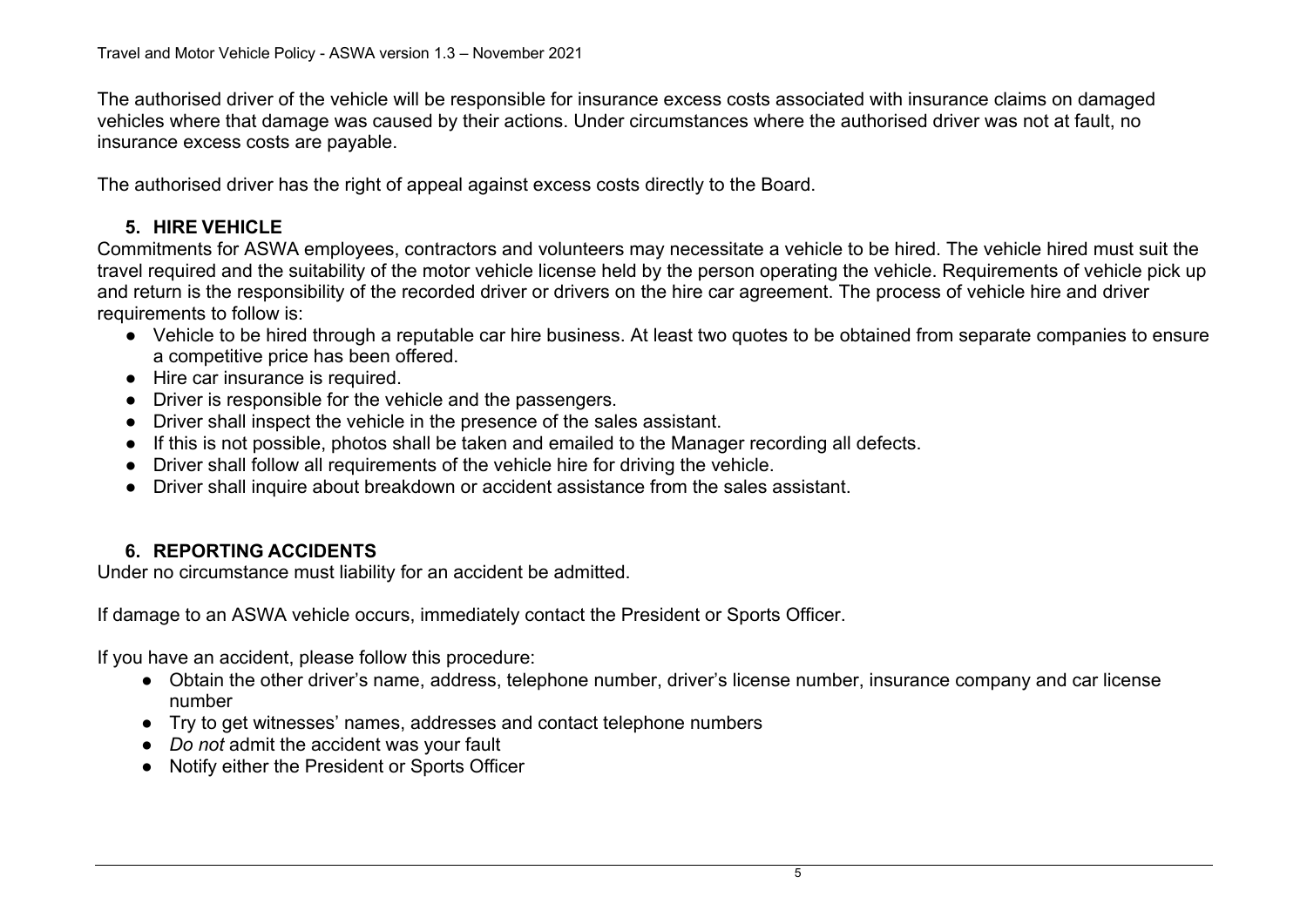Following the above steps:

- Report the claim to the insurance company
- Get a quote from the preferred repairer(s)

After the car has been assessed, the assessor will:

- look at the claim form and the vehicle
- make a decision on the repairs
- send the claim form to our insurer, with a copy of the quote and the assessors report
- must retain a copy of *all* correspondence for the President and Sports Officer.

# **7. INSURANCE**

ASWA vehicles are covered by a Motor Vehicle Insurance Policy.

Please note that under the motor vehicle insurance policy you are not covered, if at the time of the accident you:

- were not an authorised driver
- did not have an appropriate or valid driver's license
- were driving an unlicensed vehicle
- were under the influence of alcohol or drugs
- *do not* without reasonable cause remain at the scene of the accident until the police arrived

To minimise motor vehicle break-ins, valuable items (phones, iPad, computers, cash, etc.) should not be left in the vehicle. Personal information about employees, volunteers and/or customers must not be left in the vehicle while unattended.

If an ASWA vehicle is stolen or items in the vehicle are stolen, the procedure is as follows:

- report the theft to the police immediately
- notify either the President or Sports Officer
- complete the insurance claim form.
- return the claim form
- wait four weeks to see if the vehicle or items is recovered
- retain a copy of *all* correspondences for the President and Sports Officer

## **8. PERSONAL ITEMS**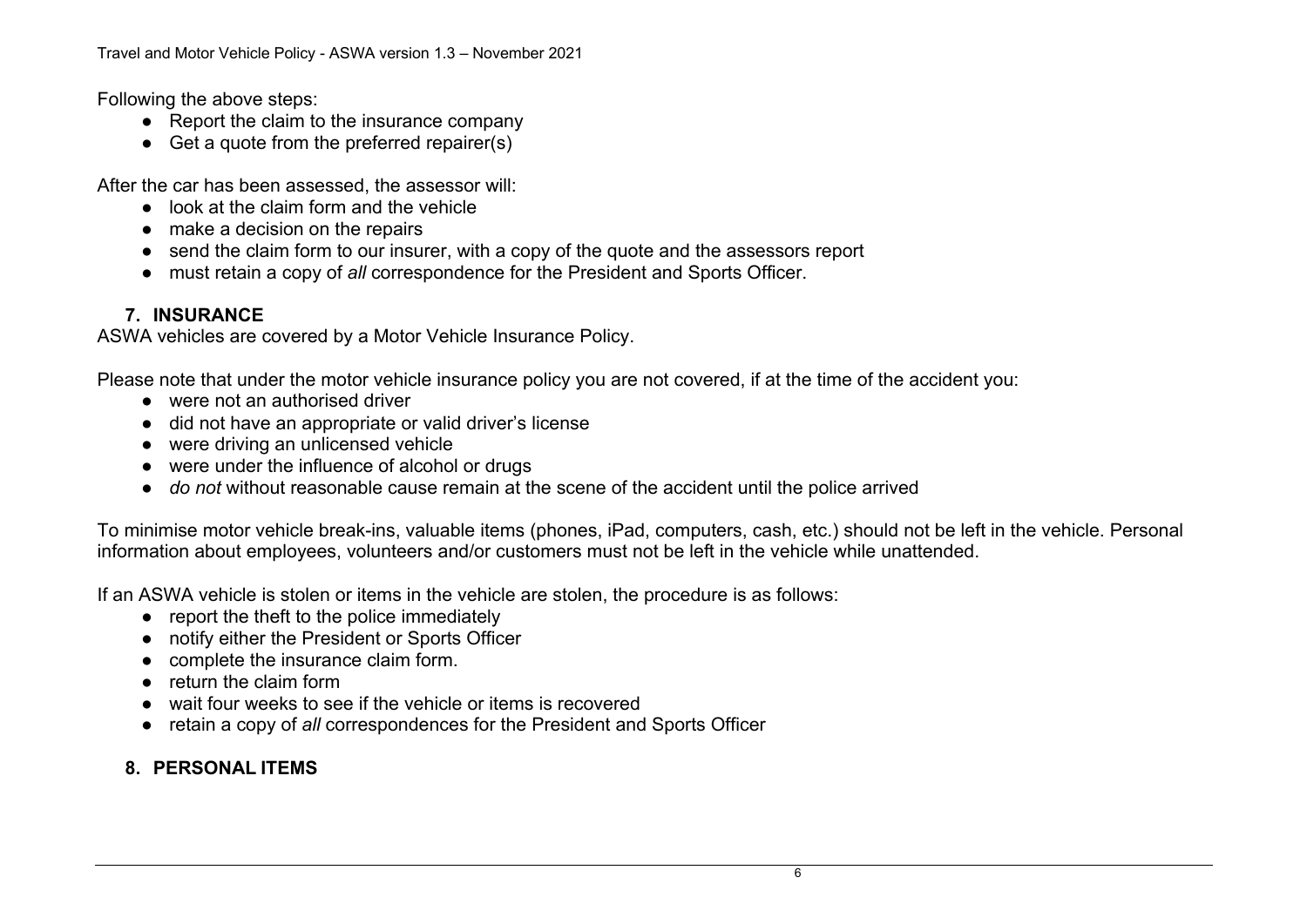Personal property left in ASWA vehicles is not insured under any circumstances. The ASWA motor vehicle insurance policy does not cover against the loss or theft of personal items. This loss/theft must be claimed under your own personal insurance. ASWA is not liable for any loss or theft of employees', contractors' or volunteers' personal items from an ASWA vehicle.

## **9. FORMS**

The following pages contain the Forms used in the Staff Travel and Motor Vehicle Policy.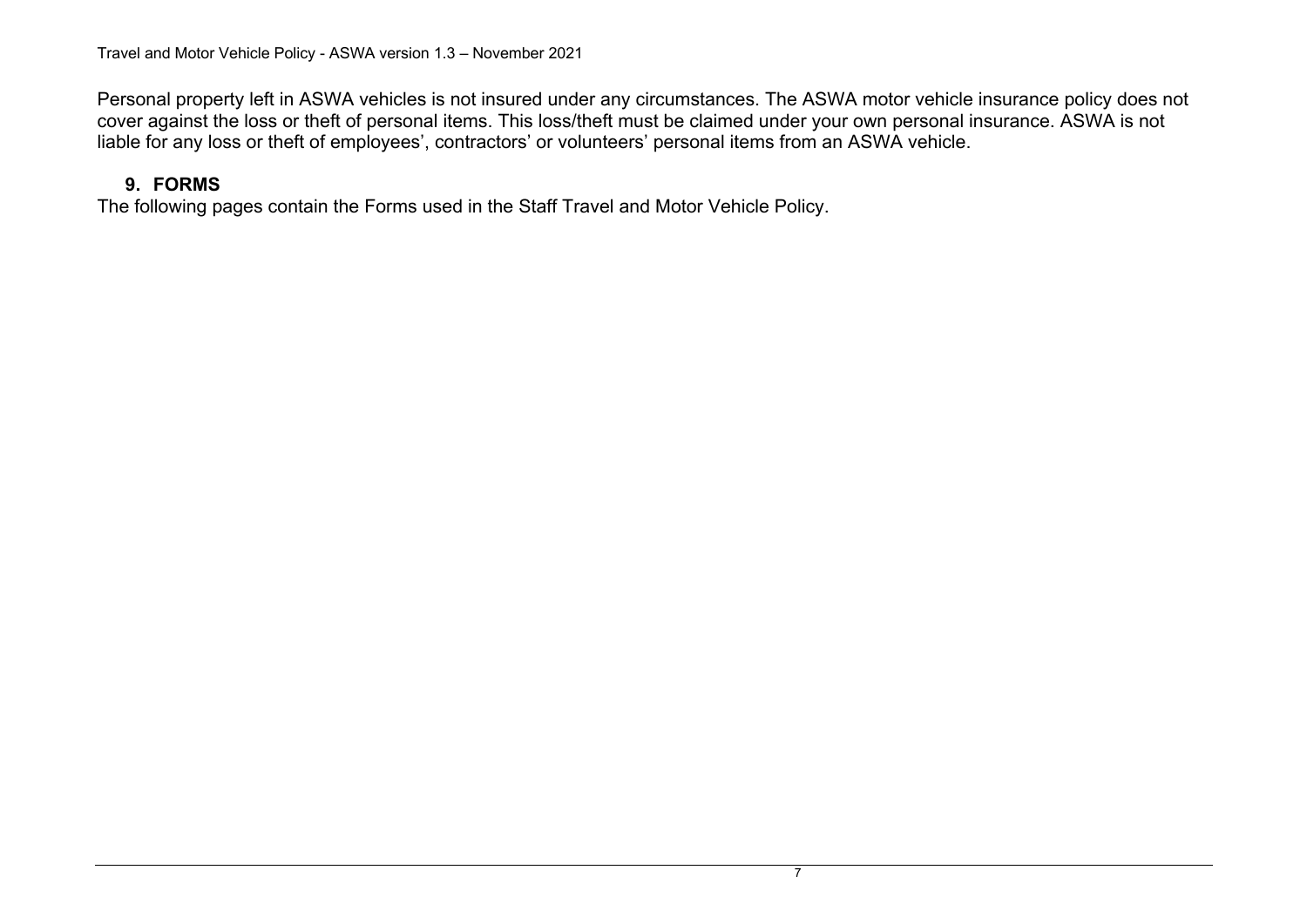# Vehicle Travel Plan

| Purpose of Journey:                               |       |                   |                      | Number of Passengers |                      | Number of vehicles |
|---------------------------------------------------|-------|-------------------|----------------------|----------------------|----------------------|--------------------|
| Journey:                                          |       |                   |                      |                      |                      |                    |
| Date of journey: J1 Start                         |       | End               | J <sub>2</sub> Start | End                  | J <sub>3</sub> Start | End                |
| Who developed the plan:<br>Who approved the plan: |       |                   |                      |                      |                      |                    |
| Vehicle:                                          |       |                   |                      |                      |                      |                    |
| Make:                                             | Year: | Colour:           | Features:            |                      |                      | Plate number:      |
| Driver:                                           |       | Driver contact #: |                      | <b>SWA contact:</b>  |                      | Contact #:         |

| J1 starting from:                                                                                                               |  |  |  | Final destination:                 |                                                         |                            |  |  |
|---------------------------------------------------------------------------------------------------------------------------------|--|--|--|------------------------------------|---------------------------------------------------------|----------------------------|--|--|
| Proposed route:                                                                                                                 |  |  |  |                                    | Date of travel:<br>Distance:<br>Approx. travel<br>time: |                            |  |  |
| <b>Stations Communities Towns on route:</b>                                                                                     |  |  |  | Emergency<br>contacts for<br>area: |                                                         |                            |  |  |
| Daily call<br>Arrival time:<br>Departure time:<br>Departure<br>time<br>Location:<br>Location:<br>time:<br>schedule<br>Location: |  |  |  | Arrival time:<br>Location:         | Departure time:<br>Location:                            | Arrival time:<br>Location: |  |  |

| J2 starting from:                    |                 |               |                 | Final destination: |                           |                 |                      |  |
|--------------------------------------|-----------------|---------------|-----------------|--------------------|---------------------------|-----------------|----------------------|--|
| Proposed route:                      |                 |               |                 |                    | Date of travel:           | Distance:       | Approx. travel time: |  |
|                                      |                 |               |                 |                    |                           |                 |                      |  |
|                                      |                 |               |                 |                    |                           |                 |                      |  |
| Stations Communities Towns on route: |                 |               |                 |                    | <b>Emergency contacts</b> |                 |                      |  |
|                                      |                 |               |                 | for area:          |                           |                 |                      |  |
| Daily call time                      | Departure time: | Arrival time: | Departure time: |                    | Arrival time:             | Departure time: | Arrival time:        |  |
| schedule                             | Location:       | Location:     | Location:       |                    | Location:                 | Location:       | Location:            |  |

| J3 starting from: |                                      |               |                 |                    | Final destination: |                 |                      |  |
|-------------------|--------------------------------------|---------------|-----------------|--------------------|--------------------|-----------------|----------------------|--|
| Proposed route:   |                                      |               |                 |                    | Date of travel:    | Distance:       | Approx. travel time: |  |
|                   |                                      |               |                 |                    |                    |                 |                      |  |
|                   |                                      |               |                 |                    |                    |                 |                      |  |
|                   | Stations Communities Towns on route: |               |                 | Emergency contacts |                    |                 |                      |  |
|                   |                                      |               |                 | for area:          |                    |                 |                      |  |
| Daily call time   | Departure time:                      | Arrival time: | Departure time: |                    | Arrival time:      | Departure time: | Arrival time:        |  |
| schedule          | Location:                            | Location:     | Location:       |                    | Location:          | Location:       | Location:            |  |